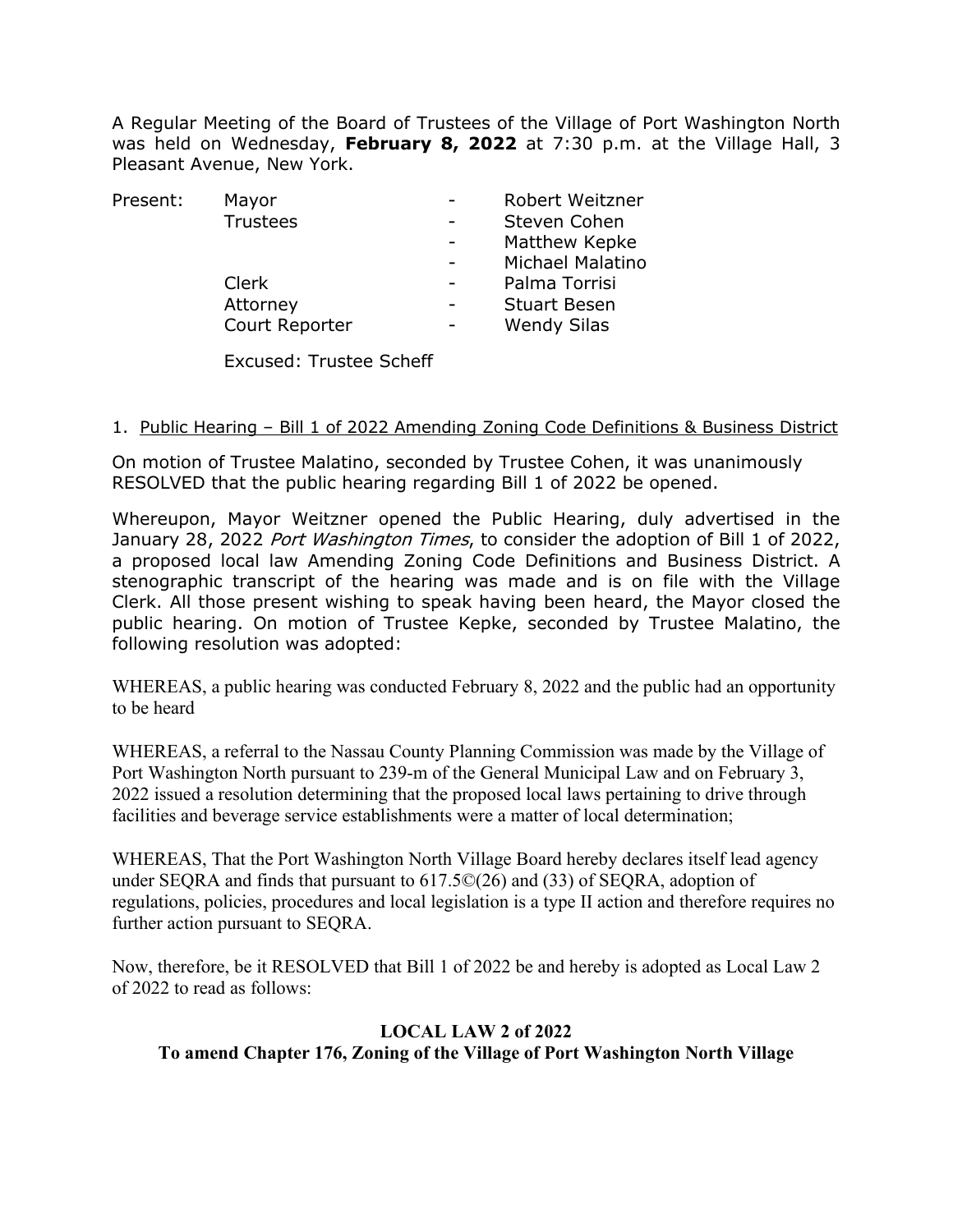### ARTICLE I Definitions and Word Usage

#### **§ 176-1. Definitions and word usage**

A. Word usage. Words used in the present tense include the future; the singular number includes the plural, and the plural the singular; the word "lot" includes the word "plot"; and the word "building" includes the word "structure."

B. Definitions. Certain words in this chapter are defined for the purposes thereof as follows:

ALTERATION-As applied to a building or structure, any change or rearrangement of the structural parts, or any enlargement, whether by extending on any side or by increasing in height, or the moving from one location to another. It does not include ordinary repairs to buildings or structures.

APARTMENTS HOUSE-A residence building accommodating three or more families, living independently of each other, and allowed to do their own cooking on the premises.

**BEVERAGE SERVICE ESTABLISHMENT-An establishment that is primarily and significantly engaged in the sale of beverages such as coffee, specialty coffees, teas, expressos, lattes, cappuccinos, juices, and blended beverages and similar like beverages, typically served in disposable cups to patrons who select their orders from posted menus offering a limited number of specialty drink items, which are prepared according to standardized procedures for consumption either on or off premises. The ancillary sale of a limited ready-to-eat food products, promotional branded merchandise, and other related products shall be permitted as a permitted accessory use. Cooking or baking of food shall be prohibited, however on-site warming and assembly of pre-cooked items, which have been prepared off-site shall be permitted. Convenience, fast food and similar type stores are strictly excluded from this definition***,* **except for Beverage Service Establishments as defined herein**.

#### **(Everything else in this section remains the same)**

#### ARTICLE VIII

#### Business District

#### **§ 176-69. Applicability**.

The provisions of this article shall apply to the Business District, as hereinafter set forth.

#### **§ 176-70 Permitted uses.**

Permitted use. A building may be erected, altered or used and a lot or premises may be used for any of the purposes set forth in this section and for no other.

A. Governmental and municipal purposes.

B. Banks and financial institutions.

C. Offices, including professional offices and professional buildings provided that no part of such office or offices shall be used for the storage, packaging, processing, or selling of products sold at wholesale.

D. Stores and shops for conducting any of the following retail and service businesses**: food establishments, beverage service establishments,** barbershop, beauty parlor, shoe repair, hardware, drug, tobacco, newspaper, and magazines, custom tailoring, dressmaking and millinery, clothing dry goods, furniture, home appliances, decorator goods, paints, stationary, book, fur, toys, florist, floor covering and rugs, health club, spa gymnasium, nail salon, hobby and crafts, sports and sporting goods and audio and video sales and rentals.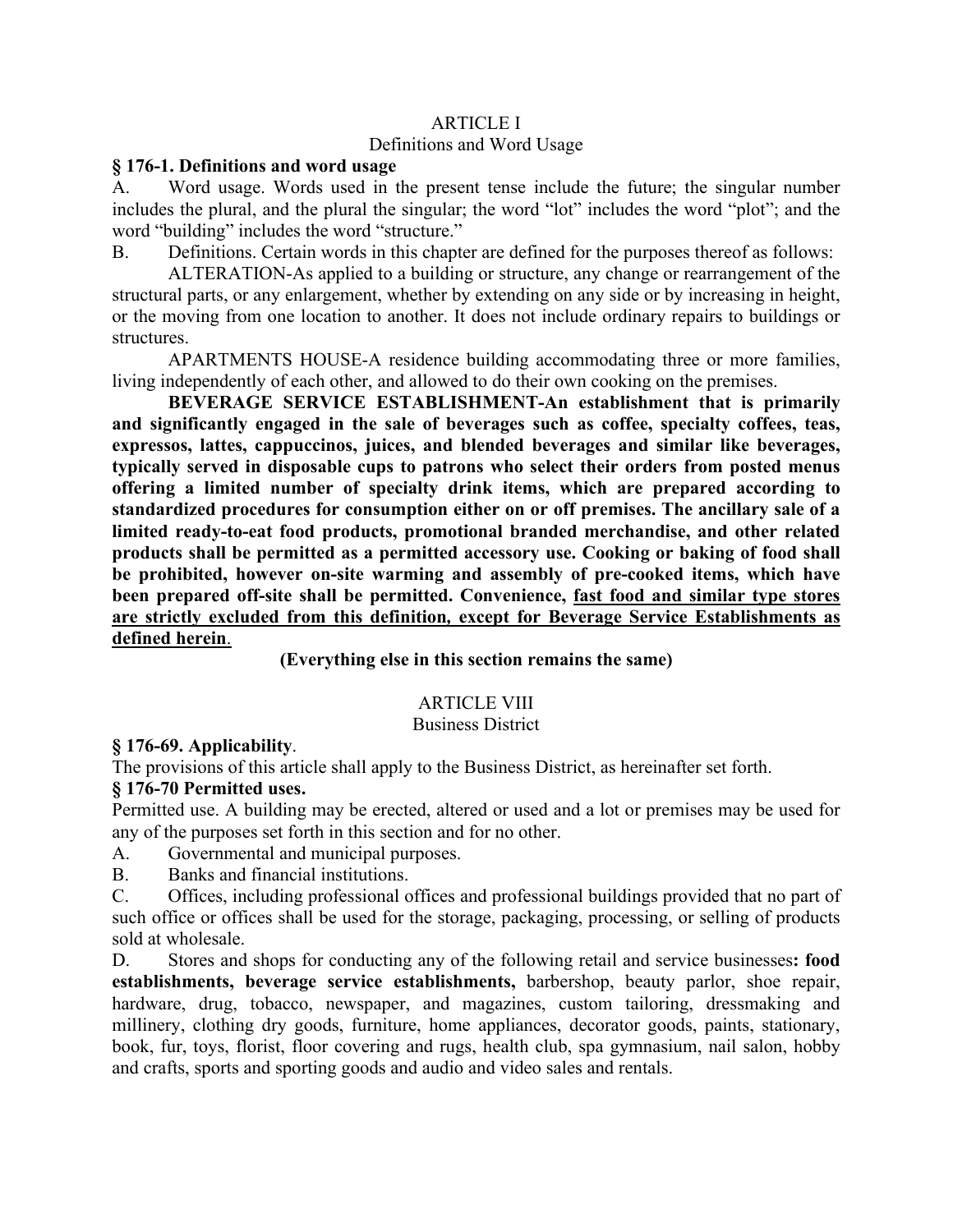**D (1) Drive-through facilities for beverage service establishments only shall be permitted in the Business District under this Article and shall conform to the following requirements.**

**(a) A minimum of ten (10) vehicle standing spaces shall be provided, inclusive of the vehicle being served.** 

**(b) Each vehicle standing space shall be clearly defined on the site plan and shall be in a location that does not conflict or interfere with other traffic entering, using or leaving the site or area.** 

**(c) Vehicles located in a vehicle standing space shall not be permitted to back out into the street or within adjacent parking areas on site.** 

**(d) A vehicle standing space shall be not less than twenty (20) feet in length and no less than nine (9) feet wide. Standing spaces shall be measured from the front of the service position to the rear of the vehicle standing space.** 

**(e) All traffic either entering or exiting the drive through shall be directed to the parking lot and shall not directly enter or exit to a public road.**

**D (2) Screening requirements for Drive-through facilities. Landscaping shall be used to screen and to minimize the visual impact of reader board signs, directional signs and/or other similar type signs utilized at the drive through facility from the public right-of-way and/or an adjacent residential use or adjacent residentially zoned property. The site plan or development plan shall indicate the type and number of trees and /or shrubs intended to be planted and the location thereof. The perimeter landscaped area shall be designed so as not to obstruct drivers' site lines from the subject property.** 

**D (3) Lighting. A drive-through facility shall be constructed and positioned so as to ensure that the headlights of vehicles awaiting service and exiting from the facility and lighting from other sources on the site are screened from the public right aways and are not visible from any adjacent residential use or residentially zoned property.** 

**D (4) Noise. Any noise associated with a drive through facility, including but not limited to a device used to order from, which is outside of the drive-through building or structure, shall not exceed the maximum sound levels provided for in the Village Code and shall not be audible to any residential property or from the public street or sidewalk. No audio equipment shall be located on the side of the principal structure that is adjacent to a residential or residentially zoned property.**

**D (5) Pedestrian conflicts. Pedestrian walkways and/or paths shall be designated so as to minimize conflicts with vehicle standing spaces, drive-through lanes, or drive-through aisles.** 

**D (6) Signage. All menu signs, menu boards, or readerboard signs shall be designed so as not to be a nuisance or to interfere with the use of vehicles on adjacent streets or public rights-of -way. All drive-through areas or drive-through aisles shall be indicated with a drive-through entry sign.** 

E. Pet store, for the sale of pet food, pet toys, pet supplies and the following enumerated pets only; puppies, kittens, tropical fish, birds, hamsters, gerbils, guinea pigs, rabbits, ferrets, newts, chameleons, turtles, hermit crabs and lizards: subject to Nassau County, New York State and federal restrictions: and pet grooming. No other pets shall be sold without express authorization of the Board of Trustees

[added 6-27-1990 by L.L. No.5-1990]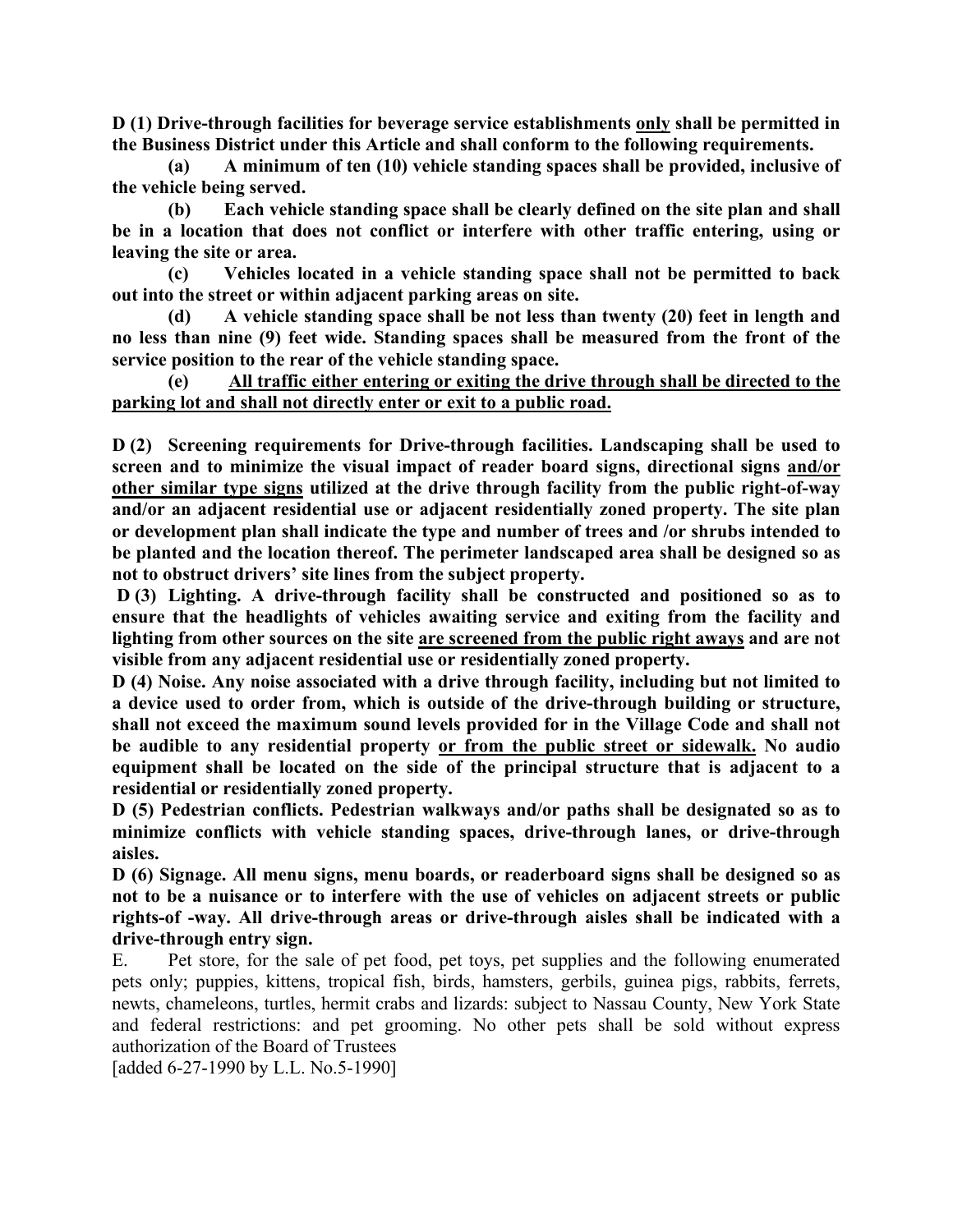F. Sale at retail or repair of jewelry, watches, clocks or optical goods, musical, professional, or scientific instruments, radio, television, record players and recorders. The foregoing permitted uses are intended to be limited to shops and stores for the sale at retail of consumer merchandise and service where the transaction with the consumer and the operation of the business is conducted entirely within a building. The following types of uses are thereof prohibited:

(1) Drive through establishments; **except for beverages service establishments with a floor area of no more than two thousand (2000) square feet, located in an existing multitenant shopping center with a minimum lot area per 10 acres. In no event shall there be more than one drive through beverage service establishment per lot, nor any drive through beverage service establishment within 2500 feet of any other drive through beverage service establishment in the Village. Shopping centers that have drive throughs shall be owned by a single owner at the effective date of this law and for purposes of this section, an owner shall include a long-term lessee.** 

**(The balance of the section remains the same)** 

### **§ 176-71 Conditional uses. [Amended 6-14-2004 by L.L. No. 5-2004; 9-13-2004 by L.L. No. 8-2004; 12-15-2005 by L.L. 414-2005]**

In addition to the permitted uses set forth in §176-70, a building may be erected altered or used and a lot or premises may be used for any of the purposes set forth in this section, when authorized by:

A. The Board of Appeals, utilizing the general standards for consideration and determination established in Section 176-149, theater, bowling alley; church or other building for religious purposes, school, telephone exchange, funeral home; and **food establishments (excluding the consumption of food or beverage on the premises outside a building).**

B. The Board of Trustees, utilizing the general standards for consideration and determination established for the Board of Appeals in §176-149; shops or stores which make available any facility for , or which permit the consumption of , food or beverage on the premises outside a building; open-front shops or stores; and the outdoor display or storage of merchandise.

### **§ 176-126. Projection into yards.**

No building or part of a building shall be erected in or project into a required rear yard, front yard or side yard with the following exceptions:

A. Cornices, eaves, gutters or chimney's projecting not more than 18 inches.

B. One-story bay windows projecting not more than three feet into any front, side or rear yard and not to exceed six feet in length and the seat and/or sill of said window shall be the entire width of the projection and shall not be less than two feet above the floor of the room that it is attached to. No foundation wall or structure shall be erected under any part of such bay window projecting into any required side yard.

C. Steps may project into a rear or front yard not more than five feet and into a side yard not more than two feet.

**D. Commercial awnings and canopies when covering an egress door projecting not more than four feet into any front, side or rear yard.** 

### **§ 176-128. Setbacks.**

A. No regulation or requirement hereof shall be deemed to require the setback of any building beyond the average setback line observed by the buildings existing at the effective date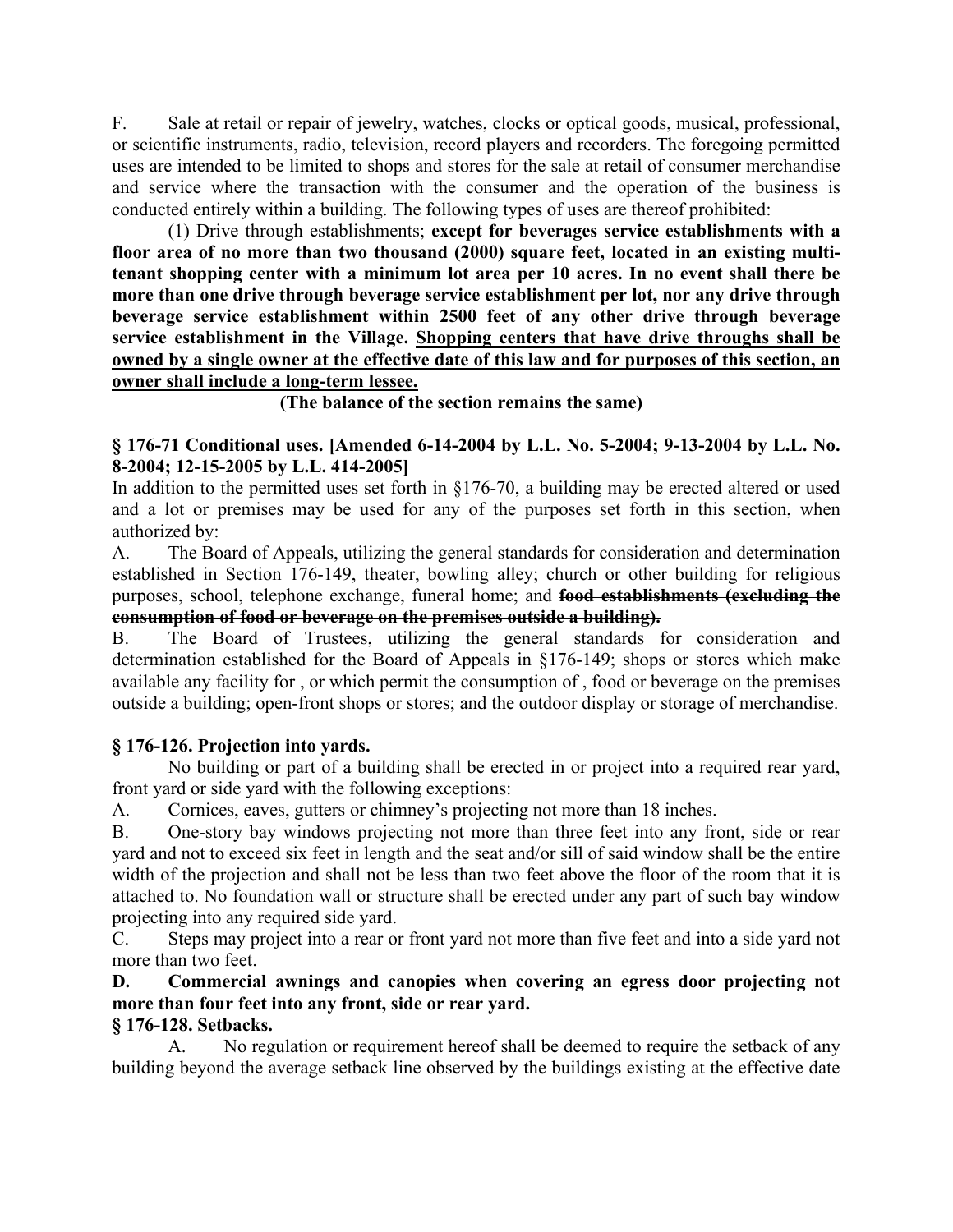of this chapter on the same side of the street within the block, provided there be two or more buildings on such block.

B. The average setback line observed by buildings on the same side of the street within 200 feet on each side of the lot in question shall control in lieu of the average setback line within the block where the block affected has a length of more than 1000 feet between its intersecting streets.

C. No building which is used for any of the uses specified below shall be located in whole or in part within **50** feet of Shore Road and/or **30** feet of Soundview Drive:

[Added 7-12-2004 by L.L. 6-2004; amended 1-22-2007 by L.L. No. 1-2007]

- (1) Fast-food convenience store.
- (2) Fast food restaurant.
- (3) Fast-service store.
- (4) Take-out-food restaurant.
- **(5) Beverage Service establishment.**

D. Limitation on delivery vehicles within **50 f**eet of Shore Road and/or **30** feet of Soundview Drive: [Added 1-23-2007 by L.L. No.1-2007]

- (1) Except as provided in subsection D2no business entity shall have more **than** one delivery vehicle in use at any one time.
- (2) Notwithstanding anything to the contrary in subsection  $D(2)$ , a business entity may have not more than two delivery vehicles in use at any one time upon the following conditions:
	- (a) The parking lot wherein the delivery vehicles are parked shall have not less than two legal curb cuts to public roads.
	- (b) No vehicular egress shall be permitted from the parking lot to Shore Road except by a legal curb cut with a traffic light controlling egressing traffic from that curb cut.
	- (c) All curb cuts from Shore Road to the parking lot that are not controlled by a traffic light for egressing traffic from the parking lot shall be marked "entrance only" with such signs and pavement markings as are approved by the Village Building Inspector.
- (3) No delivery vehicle shall be parked, stopped, or standing, within the area, even while such vehicle is actually being loaded or unloaded with food or other goods, if such vehicle has any signs, logo, business name, telephone number, address, or other commercial information or designation, unless, at the location where it is so parked, stopped, or standing, while it is actually being loaded or unloaded, it is totally screened from all public streets by fencing or a live screen in a manner approved by the Village Building Inspector.
- (4) All delivery vehicles leaving the area shall only do so by exits controlled by a traffic control signal of not less than three phases (red, yellow, green), when such exits are provided for the particular lot from which the vehicle is exiting.

E. For purposes of this section, the subject **50** foot and **30** foot measurements shall be from the closest point of the curb**of the property line adjacent to** the subject road to the closest point of the closest exterior wall of the building that provides access to the building, other than access from a door that is used only by the employees at the building and not by the general public. [Added 1-22-2007 by L.L. 1-2007]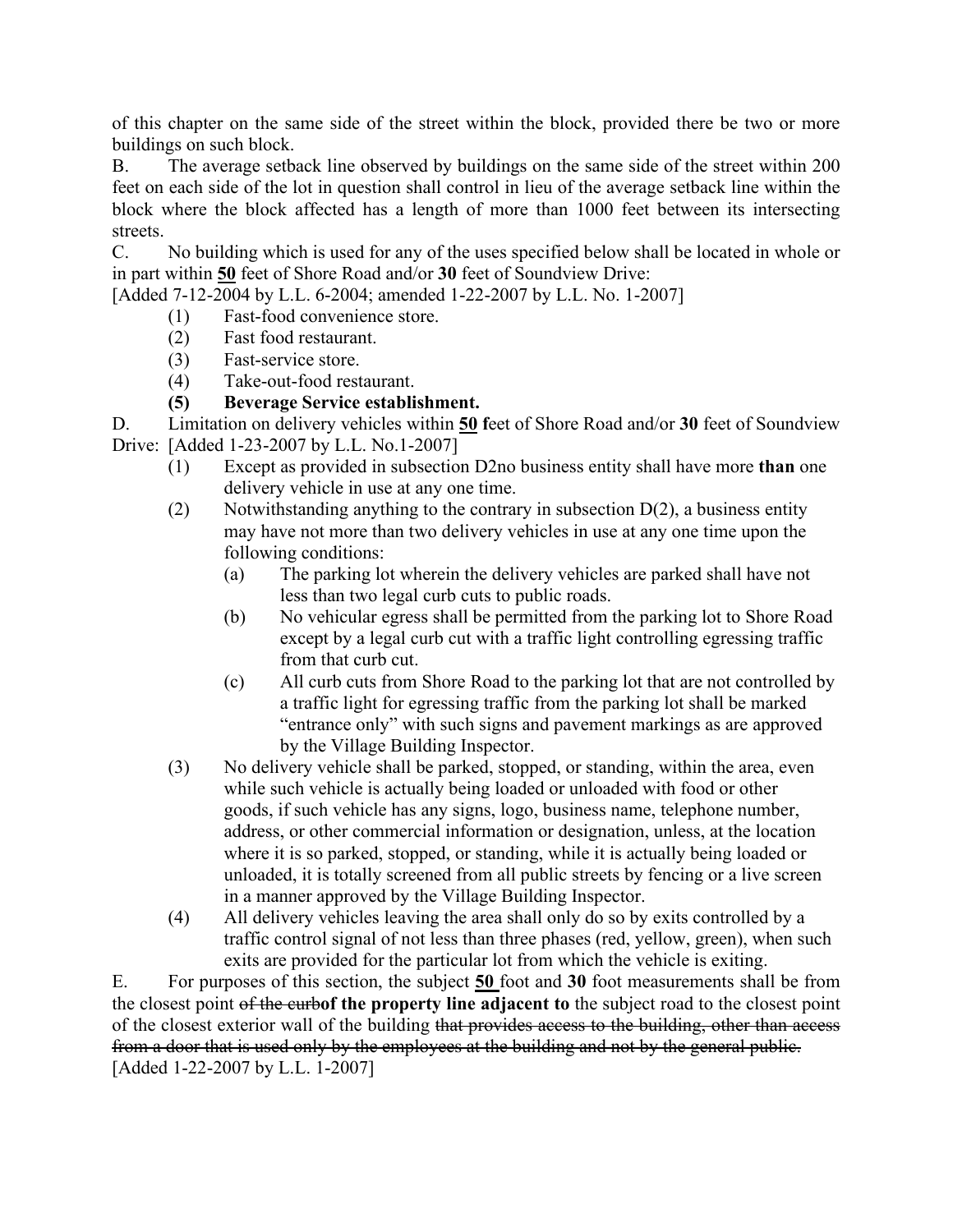### **§ 176-149 Consideration of applications for conditional uses.**

In consideration and determination of applications for conditional uses, the Board of Zoning and Appeals shall consider the following general standards as applied to the specific application: **Deleting Section 176-149 H(1):**

**1. No food establishment shall exceed 4,000 square feet in gross floor area. "Gross floor area" as used in this section shall include the sum of the gross horizontal areas of the several floors of the principal building and all accessory buildings, if any, measured from the exterior face of studs or masonry of outer walls or partitions or from the center line of walls separating two buildings, but not including attic space providing headroom of less than six feet or cellar space used entirely for utility installations or for storage, and the outer dimensions of all outdoor areas used for seating, drinking, or serving of food or beverages or otherwise as part of the eating establishment.** 

This local law shall take effect immediately upon filing in the offices of the Secretary of the State of New York.

Vote was recorded as follows: Trustee Cohen-aye, Trustee Kepke-aye, Trustee Malatino-aye, Mayor Weitzner-aye. Motion carried.

- 2. Clerk
	- A. Minutes

On motion of Trustee Cohen, seconded by Trustee Malatino, it was unanimously RESOLVED that the reading of the minutes of the Board of Trustees meeting of December 14, 2021 be waived and that they be and hereby are approved as prepared by Deputy Clerk Kropacek.

B. Tentative Assessment Roll

Clerk Torrisi reported that she, as the Assessor of the Village of Port Washington North, has completed the Assessment Roll of the Village of Port Washington North for the year 2022, and that a copy thereof has been filed with the Village Clerk on February 1, 2022. On motion of Trustee Malatino, seconded by Trustee Cohen, it was unanimously

RESOLVED that the Board of Trustees acting as the Board of Assessors have completed and accepted the Assessment Roll of the Village of Port Washington North for the year 2022, that a copy thereof has been filed with the Village Clerk on February 1, 2022, and that a legal notice shall be published stating that the Assessment Roll may be seen and examined by any person during business hours at the Village Hall, 3 Pleasant Avenue, Port Washington, New York 11050, until the 15<sup>th</sup> day of February 2022.

- 2. Treasurer
	- A. Abstract of Vouchers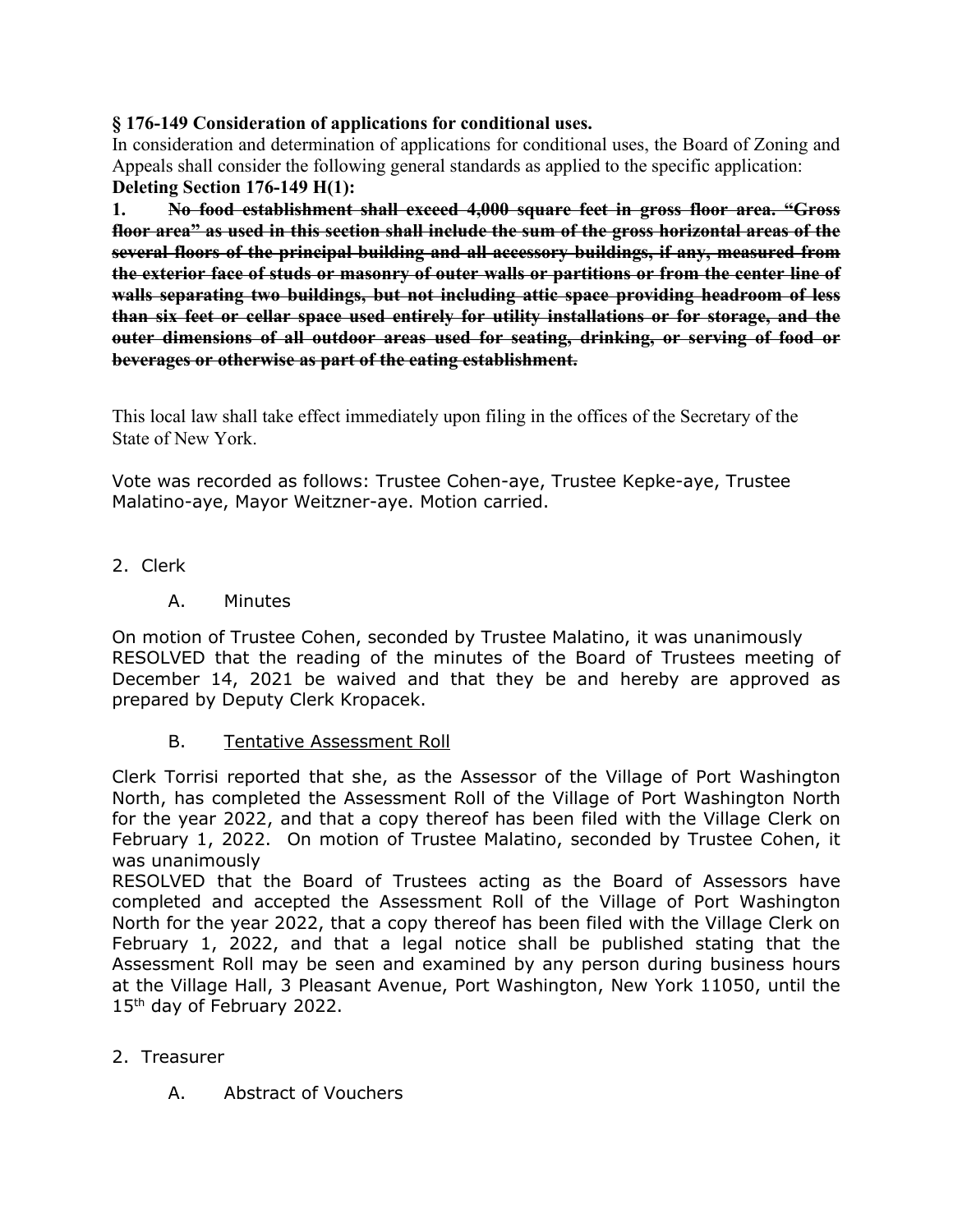On motion of Trustee Kepke, seconded by Trustee Cohen, it was unanimously RESOLVED that the reading of the General Fund Abstract of Vouchers #242, totalling \$68,801.88, and the Trust & Agency Abstract of Vouchers #179, totalling \$103.14, be waived and that they be and hereby are approved as prepared by Treasurer Bella.

### B. Budget Report

On motion of Trustee Kepke, seconded by Trustee Malatino, it was unanimously RESOLVED that the Budget Report as of January 31, 2022, showing the General Fund Balance to be \$2,948,251.10 and the Trust & Agency Fund Balance to be \$11,854.80, be and hereby are accepted as prepared by Treasurer Bella.

C. It was reported that Trustee Scheff reviewed the bank statement reconciliations for December 2021.

D. The Board reviewed the Annual Update Document for the fiscal year commencing June 1, 2020 and ending May 31, 2021 that was filed with the New York State Comptroller's Office. On motion of Trustee Malatino, seconded by Trustee Cohen, the following resolution was adopted:

WHEREAS the Board of Trustees has been presented with the Annual Update Document for the fiscal year commencing June 1, 2020 and ending May 31, 2021; NOW, THEREFORE, BE IT RESOLVED that the *Annual Update Document* for the fiscal year commencing June 1, 2020 and ending May 31, 2021, be and hereby is accepted as filed with the New York State Comptroller's Office.

Vote was recorded as follows: Trustee Cohen-aye, Trustee Kepke-aye, Trustee Malatino-aye, Mayor Weitzner-aye. Motion carried.

The Board reviewed the Audited Financial Statement for the General Fund and the Audited Financial Statement and Management Letter for the Village Justice Court for the fiscal year commencing June 1, 2020 and ending on May 31, 2021, prepared by independent auditors Cullen & Danowski LLP. On motion of Trustee Kepke, seconded by Trustee Malatino, it was

RESOLVED that the *Audited Financial Statement for the General Fund,* and the *Audited Financial Statement and Management Letter for the Village Court*, for the fiscal year commencing June 1, 2020 and ending on May 31, 2021, prepared by Cullen & Danowski LLP, be and hereby are accepted.

Vote was recorded as follows: Trustee Cohen-aye, Trustee Kepke-aye, Trustee Malatino-aye, Mayor Weitzner-aye. Motion carried.

- 3. Reports
	- A. Public Works

On motion of Trustee Cohen, seconded by Trustee Malatino, it was unanimously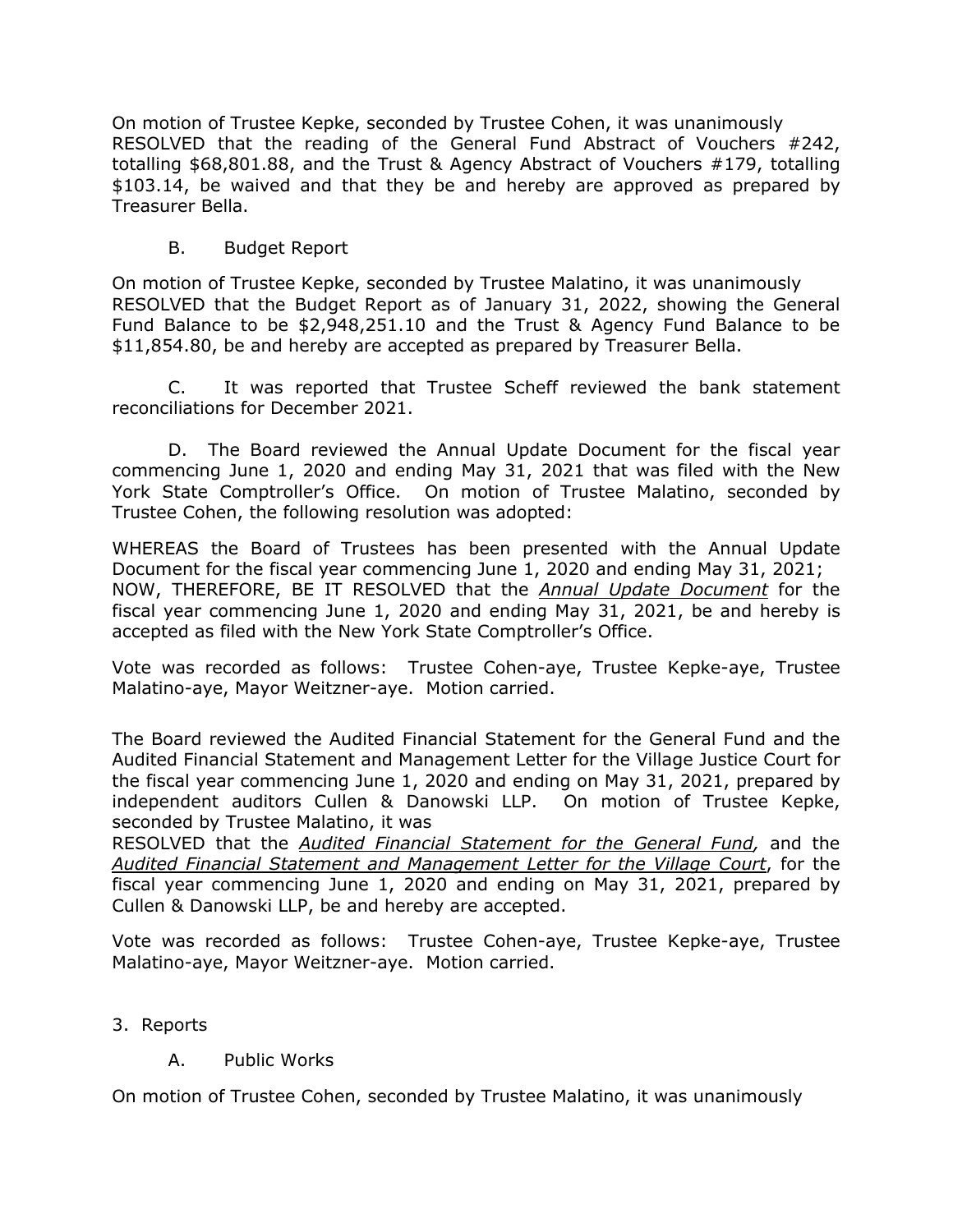RESOLVED that the Public Works Department report for the month of January/February 2022 be and hereby is accepted as submitted by Superintendent Novinski.

## B. Building Department

On motion of Trustee Cohen, seconded by Trustee Kepke, it was unanimously RESOLVED that the Building Department report for February 2022 be and hereby is accepted as submitted by Superintendent Barbach.

# C. Emergency Management & Traffic Safety

On motion of Trustee Kepke, seconded by Trustee Malatino, it was unanimously RESOLVED that the Emergency Management and Traffic Safety report for the month of February 2022 be and hereby is accepted as presented by Commissioner Kaplan.

D. Beautification

On motion of Trustee Malatino, seconded by Trustee Kepke, it was unanimously RESOLVED that the Beautification report for the month of February 2022 be and hereby is accepted.

E. Justice Court

The Board accepted the Justice Court reports for the months of October 2021, November 2021 and December 2021.

## 4. Business

### A. Conditional Use Extension for Parking & Storage of Motor Vehicles at 101 Winners Circle

On motion of Trustee Cohen, seconded by Trustee Kepke, it was unanimously RESOLVED that the Board of Trustees hereby extends the conditional use permit of Biener Auto Group Inc., 795 Northern Boulevard, Great Neck, New York 11021, to allow the outdoor storage and parking of motor vehicles at 101 Winners Circle, Port Washington, New York 11050 (said premises are designated on the Nassau County Land & Tax Map as Section 4, Block 123, Lots 18, 20, 23, 24, 43 & 50 and are owned by Parvis Farahzad, 101 Channel Drive LLC, 750 Route 25A, East Setauket, New York 11733) for an additional period of three months to May 11, 2022, upon the same terms and conditions as the permit granted on October 12, 2021.

## B. Site Plan Review Hearing – Soundview Marketplace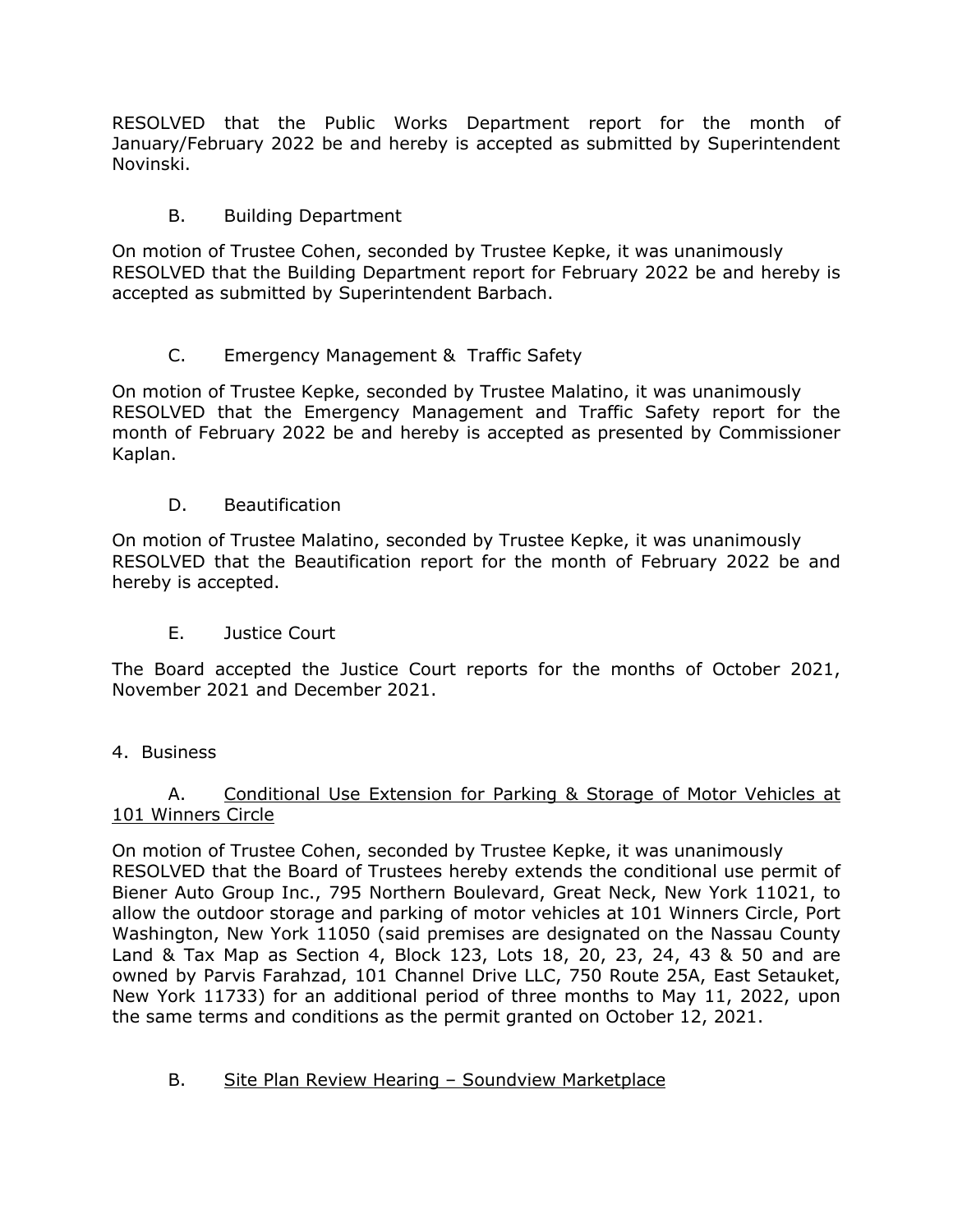On motion of Trustee Cohen, seconded by Trustee Kepke, it was unanimously RESOLVED that the Board of Trustees of the Village of Port Washington North will hold a public hearing on Tuesday, March 8, 2022 at 7:30 pm at the Village Hall, 3 Pleasant Avenue, Port Washington, New York 11050, to consider the site plan review application of PEBB Soundview LLC, 7900 Glades Road, Suite 600, Boca Raton, FL 33434, and Soundview PW LLC, 100 Jericho Quadrangle, Suite 120, Jericho, NY 11753, for Soundview Marketplace, Shore Road, Port Washington, New York (premises designated on the Nassau County Land & Tax Map as Section 4, Block 129, Lots 1, 10, 12 & 14C).

## C. Accessory Dwelling Units

On motion of Trustee Cohen, seconded by Trustee Kepke, it was unanimously RESOLVED that Mayor Weitzner is hereby authorized to sign letters stating the Board of Trustees' opposition to Accessory Dwelling Units to Governor Hochul, State Senator Anna Kaplan and Assemblywoman Gina Sillitti.

# D. Park Maintenance Contract

Clerk Torrisi reported that the following bids were received by 12:00 noon on February 3, 2022 for the Park Maintenance 2022/23 to 2024/25 contract:

|                     | 2022/23   | 2023/24   | 2024/25   |
|---------------------|-----------|-----------|-----------|
| Bucky Demelas & Son | 45,000.00 | 45,000.00 | 45,000.00 |
| Dom's Lawnmaker     | 82,945.00 | 87,092.25 | 91,446.86 |

On motion of Trustee Cohen, seconded by Trustee Kepke, it was unanimously RESOLVED that Bucky Demelas & Son Landscape Contractors Inc. be and hereby is awarded the contract for Park Maintenance from March 1, 2022 to February 28, 2023 at a cost not to exceed \$45,000.00, in accordance with its proposal dated February 2, 2022.

## E. Registrar of Vital Statistics

On motion of Trustee Malatino, seconded by Trustee Cohen, it was unanimously RESOLVED that Ragini Srivastava be appointed as Registrar of Vital Statistics and Margaret Malito as Deputy Registrar of Vital Statistics for the Village of Port Washington North for terms to commence January 1, 2022 and expire December 31, 2025.

## F. Concrete Repair & Replacement Contract 2019

On motion of Trustee Kepke, seconded by Trustee Cohen, it was unanimously RESOLVED that the Village of Port Washington North hereby terminates the August 15, 2019 contract with Stasi Industries Inc., pursuant to paragraph 30(c), effective November 20,2021, for defective workmanship and failure to do the required work.